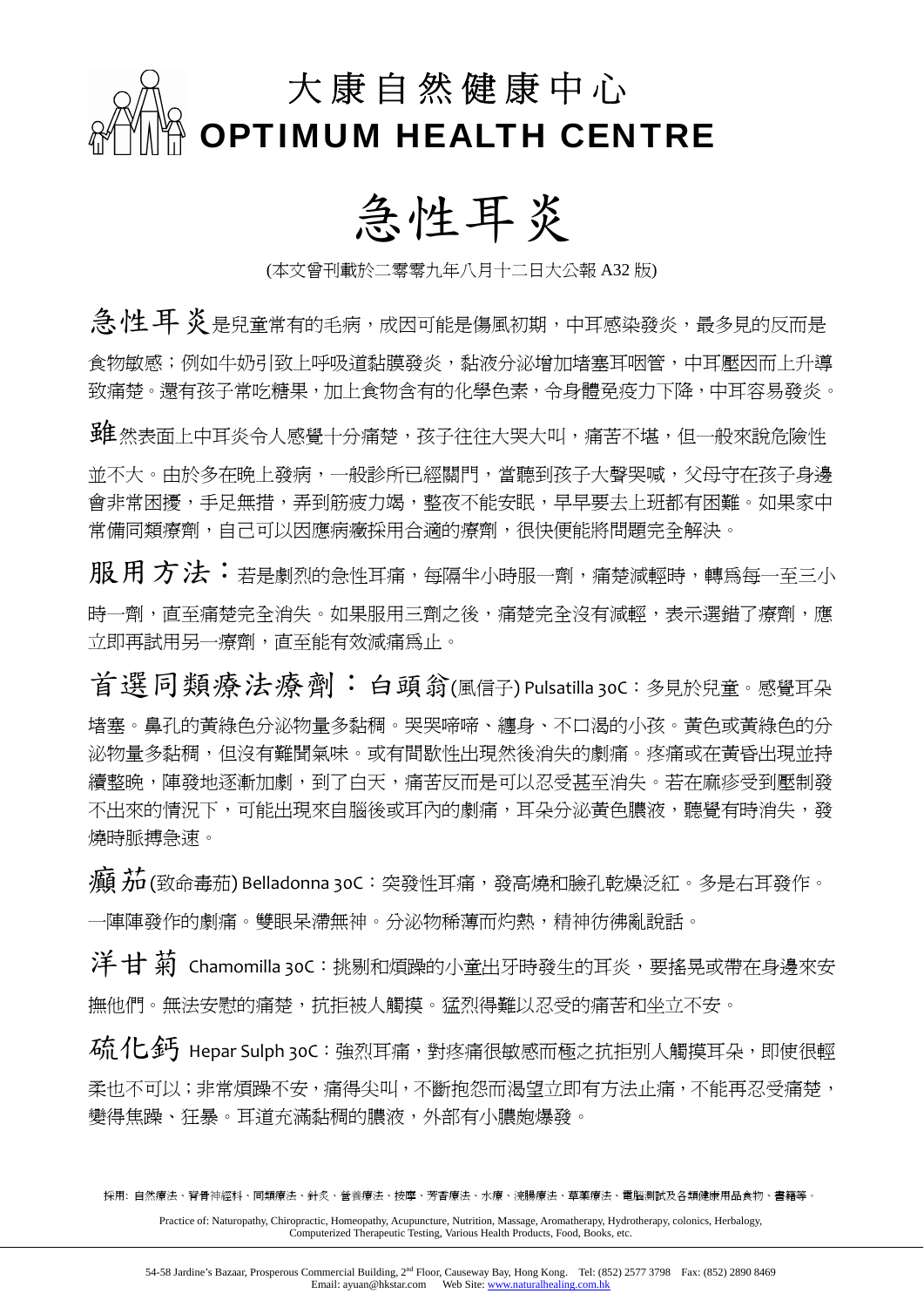## 大康自然健康中心 OPTIMUM HEALTH CENTRE

烏頭(附子) Aconite 30C:受到乾冷的冬風吹拂後,出現極痛苦的突發性耳炎和發高燒,發 病迅速突然。疼痛在晚上惡化。外耳發紅灼熱。病發後 24 小時內服用最有效。

滴耳劑:

- 毛. 蕊 油: 最好先把油弄暖(匙羹浸入熱水弄熱,再倒入半匙羹毛蕊油),然後在作痛的 耳道內注入幾滴。

- 濃度 3% 的過氧化氫(雙氧水): 在作痛的耳道內注入 5 至 10 滴。

–含氧滴劑。

廚房醫藥:

- 把洋洋 蔥或薑磨蓉置入耳內,有助減輕疼痛和制止分泌。洋葱切半烤熱,然後把暖洋 葱覆蓋耳朵。
- 把一瓣溫暖养頭塞進耳內。
- 用注射器把溫暖的花草茶 (洋甘菊 chamomile tea、金 盞 花 marigold tea 或 檸檬

香蜂草 lemon balm) 注入耳道。

– 泡浸整株 西洋 著草 yarrow 作為暖茶飲用。

組織鹽:

疼痛、發炎–磷酸鐵 / 磷酸鎂 / 矽

疼痛、腫脹–氯化鉀

採用: 自然療法、脊骨神經科、同類療法、針炙、營養療法、按摩、芳香療法、水療、浣腸療法、草藥療法、電腦測試及各類健康用品食物、書籍等。

Practice of: Naturopathy, Chiropractic, Homeopathy, Acupuncture, Nutrition, Massage, Aromatherapy, Hydrotherapy, colonics, Herbalogy, Computerized Therapeutic Testing, Various Health Products, Food, Books, etc.